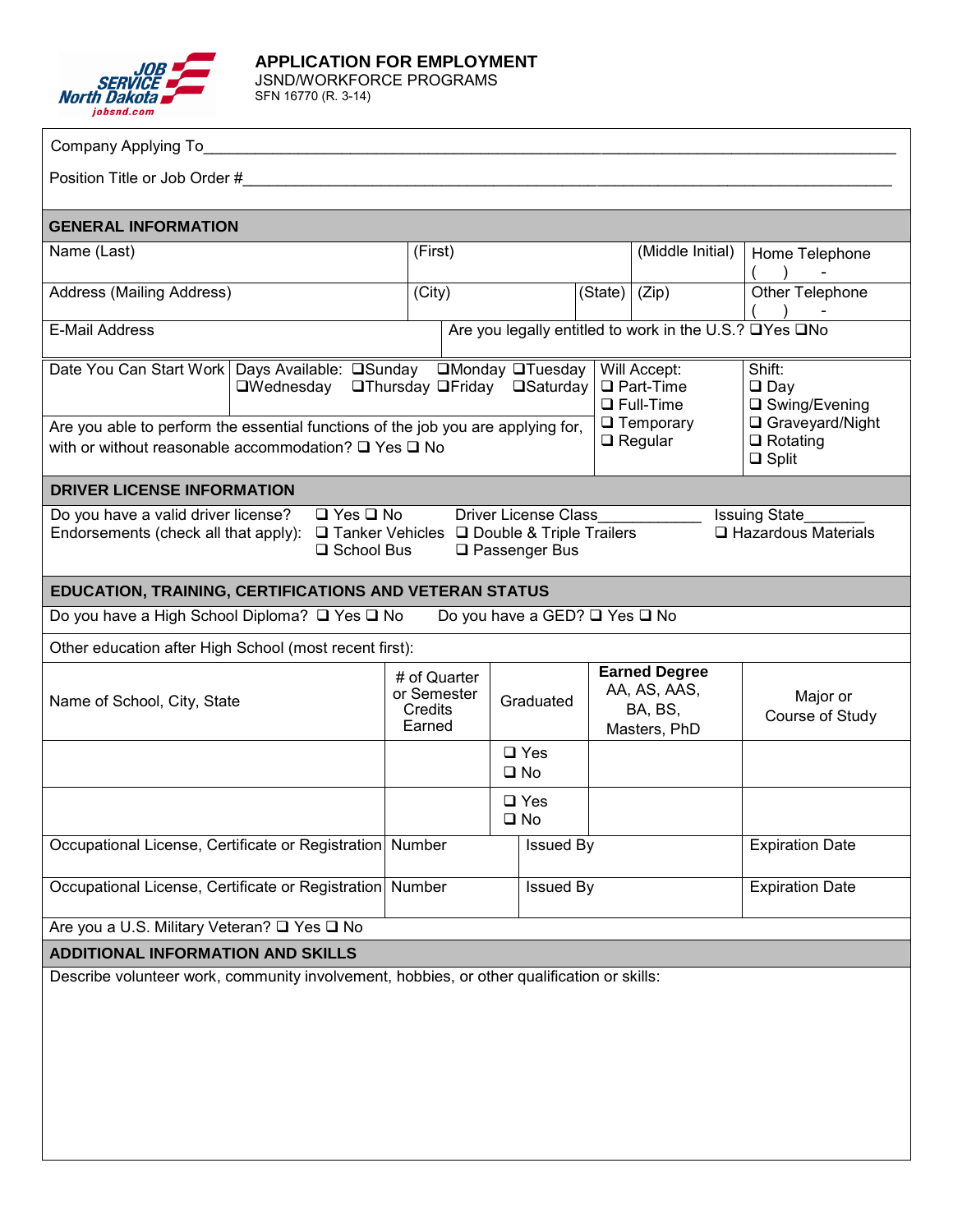| Name                                                                                                                                                                                                                                                          |                           |                                                                                                                                                                                                 | Page 2 |
|---------------------------------------------------------------------------------------------------------------------------------------------------------------------------------------------------------------------------------------------------------------|---------------------------|-------------------------------------------------------------------------------------------------------------------------------------------------------------------------------------------------|--------|
| <b>WORK EXPERIENCE (Current or most recent first)</b>                                                                                                                                                                                                         |                           |                                                                                                                                                                                                 |        |
| Employer                                                                                                                                                                                                                                                      | <b>Telephone Number</b>   | From (Month/Year)                                                                                                                                                                               |        |
| Street Address/City/State                                                                                                                                                                                                                                     |                           |                                                                                                                                                                                                 |        |
| Job Title                                                                                                                                                                                                                                                     |                           | To (Month/Year)                                                                                                                                                                                 |        |
| Duties/Skills/Equipment and Software Used:                                                                                                                                                                                                                    |                           |                                                                                                                                                                                                 |        |
|                                                                                                                                                                                                                                                               |                           | Hours Per Week                                                                                                                                                                                  |        |
|                                                                                                                                                                                                                                                               |                           | Last Salary                                                                                                                                                                                     |        |
|                                                                                                                                                                                                                                                               |                           | Last Supervisor                                                                                                                                                                                 |        |
| Reason For Leaving                                                                                                                                                                                                                                            |                           | May We Contact This Employer? LYes LNo                                                                                                                                                          |        |
| Employer                                                                                                                                                                                                                                                      | <b>Telephone Number</b>   | From (Month/Year)                                                                                                                                                                               |        |
| Street Address/City/State                                                                                                                                                                                                                                     |                           |                                                                                                                                                                                                 |        |
| Job Title                                                                                                                                                                                                                                                     |                           | To (Month/Year)                                                                                                                                                                                 |        |
| Duties/Skills/Equipment and Software Used:                                                                                                                                                                                                                    |                           |                                                                                                                                                                                                 |        |
|                                                                                                                                                                                                                                                               |                           | Hours Per Week                                                                                                                                                                                  |        |
|                                                                                                                                                                                                                                                               |                           | Last Salary                                                                                                                                                                                     |        |
|                                                                                                                                                                                                                                                               |                           | Last Supervisor                                                                                                                                                                                 |        |
| Reason For Leaving                                                                                                                                                                                                                                            |                           | May We Contact This Employer? LYes LNo                                                                                                                                                          |        |
| Employer                                                                                                                                                                                                                                                      | <b>Telephone Number</b>   | From (Month/Year)                                                                                                                                                                               |        |
| Street Address/City/State                                                                                                                                                                                                                                     |                           |                                                                                                                                                                                                 |        |
| Job Title                                                                                                                                                                                                                                                     |                           | To (Month/Year)                                                                                                                                                                                 |        |
| Duties/Skills/Equipment and Software Used:                                                                                                                                                                                                                    |                           |                                                                                                                                                                                                 |        |
|                                                                                                                                                                                                                                                               |                           | Hours Per Week                                                                                                                                                                                  |        |
|                                                                                                                                                                                                                                                               |                           | Last Salary                                                                                                                                                                                     |        |
|                                                                                                                                                                                                                                                               |                           | <b>Last Supervisor</b>                                                                                                                                                                          |        |
| <b>Reason For Leaving</b>                                                                                                                                                                                                                                     |                           | May We Contact This Employer? □ Yes □ No                                                                                                                                                        |        |
| <b>BUSINESS-RELATED REFERENCES</b>                                                                                                                                                                                                                            |                           |                                                                                                                                                                                                 |        |
| Name                                                                                                                                                                                                                                                          | Address, City, State, Zip | <b>Phone Number</b>                                                                                                                                                                             |        |
|                                                                                                                                                                                                                                                               |                           |                                                                                                                                                                                                 |        |
|                                                                                                                                                                                                                                                               |                           |                                                                                                                                                                                                 |        |
|                                                                                                                                                                                                                                                               |                           |                                                                                                                                                                                                 |        |
| I certify the information contained in this application is true, correct, and complete.<br>I understand that if I become employed, false statements reported on this application may be considered sufficient<br>cause for dismissal.<br>Applicant Signature: |                           | Date:<br>As employers, the State of North Dakota and political subdivisions prohibit smoking in all places of state and political subdivision employment in accordance with N.D.C.C. § 23-12-10 |        |

**Job Service North Dakota is an equal opportunity employer/program provider. Auxiliary aids and services are available upon request to persons with disabilities.**